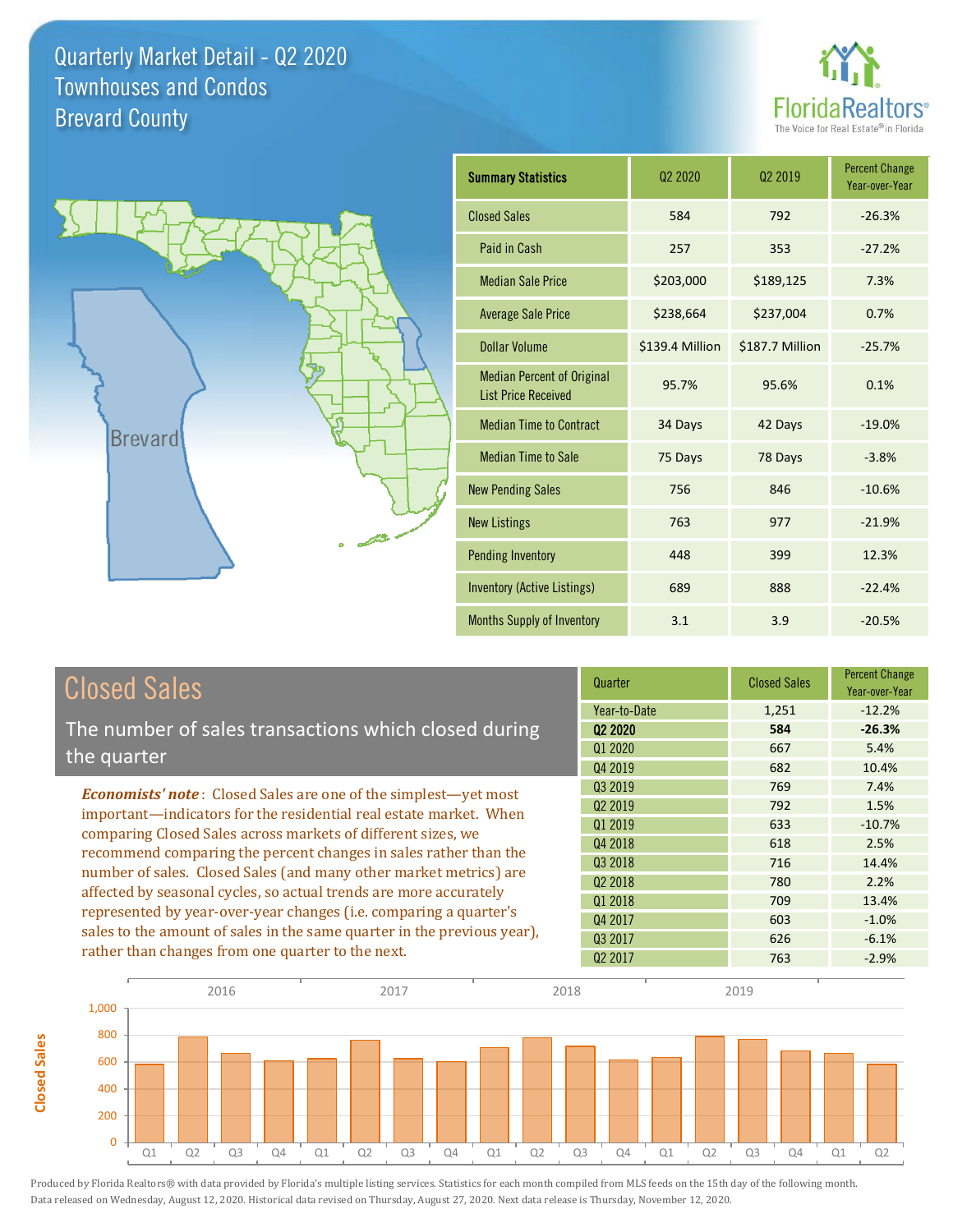

| Cash Sales                                                                      | Quarter      | Cash Sales | <b>Percent Change</b><br>Year-over-Year |
|---------------------------------------------------------------------------------|--------------|------------|-----------------------------------------|
|                                                                                 | Year-to-Date | 569        | $-16.4%$                                |
| The number of Closed Sales during the quarter in                                | 02 2020      | 257        | $-27.2%$                                |
|                                                                                 | Q1 2020      | 312        | $-4.9%$                                 |
| which buyers exclusively paid in cash                                           | 04 2019      | 274        | $-10.2%$                                |
|                                                                                 | Q3 2019      | 320        | $-6.4%$                                 |
|                                                                                 | 02 2019      | 353        | $-9.9\%$                                |
| <b>Economists' note</b> : Cash Sales can be a useful indicator of the extent to | 01 2019      | 328        | $-17.4%$                                |
| which investors are participating in the market. Why? Investors are             | 04 2018      | 305        | $-3.2%$                                 |
| far more likely to have the funds to purchase a home available up front,        | Q3 2018      | 342        | 12.9%                                   |
| whereas the typical homebuyer requires a mortgage or some other                 | 02 2018      | 392        | $-2.5%$                                 |
| form of financing. There are, of course, many possible exceptions, so           | 01 2018      | 397        | 6.1%                                    |
| this statistic should be interpreted with care.                                 | 04 2017      | 315        | $-8.7\%$                                |
|                                                                                 | 03 2017      | 303        | $-21.3%$                                |



# Cash Sales as a Percentage of Closed Sales

The percentage of Closed Sales during the quarter which were Cash Sales

*Economists' note* : This statistic is simply another way of viewing Cash Sales. The remaining percentages of Closed Sales (i.e. those not paid fully in cash) each quarter involved some sort of financing, such as mortgages, owner/seller financing, assumed loans, etc.

| Quarter                         | <b>Percent of Closed</b><br><b>Sales Paid in Cash</b> | <b>Percent Change</b><br>Year-over-Year |
|---------------------------------|-------------------------------------------------------|-----------------------------------------|
| Year-to-Date                    | 45.5%                                                 | $-4.8%$                                 |
| Q <sub>2</sub> 20 <sub>20</sub> | 44.0%                                                 | $-1.3%$                                 |
| Q1 2020                         | 46.8%                                                 | $-9.7%$                                 |
| Q4 2019                         | 40.2%                                                 | $-18.6%$                                |
| Q3 2019                         | 41.6%                                                 | $-13.0%$                                |
| Q <sub>2</sub> 2019             | 44.6%                                                 | $-11.3%$                                |
| 01 2019                         | 51.8%                                                 | $-7.5%$                                 |
| Q4 2018                         | 49.4%                                                 | $-5.4%$                                 |
| Q <sub>3</sub> 2018             | 47.8%                                                 | $-1.2%$                                 |
| 02 2018                         | 50.3%                                                 | $-4.6%$                                 |
| Q1 2018                         | 56.0%                                                 | $-6.4%$                                 |
| Q4 2017                         | 52.2%                                                 | $-7.9%$                                 |
| Q <sub>3</sub> 2017             | 48.4%                                                 | $-16.1%$                                |
| Q <sub>2</sub> 2017             | 52.7%                                                 | $-4.2%$                                 |

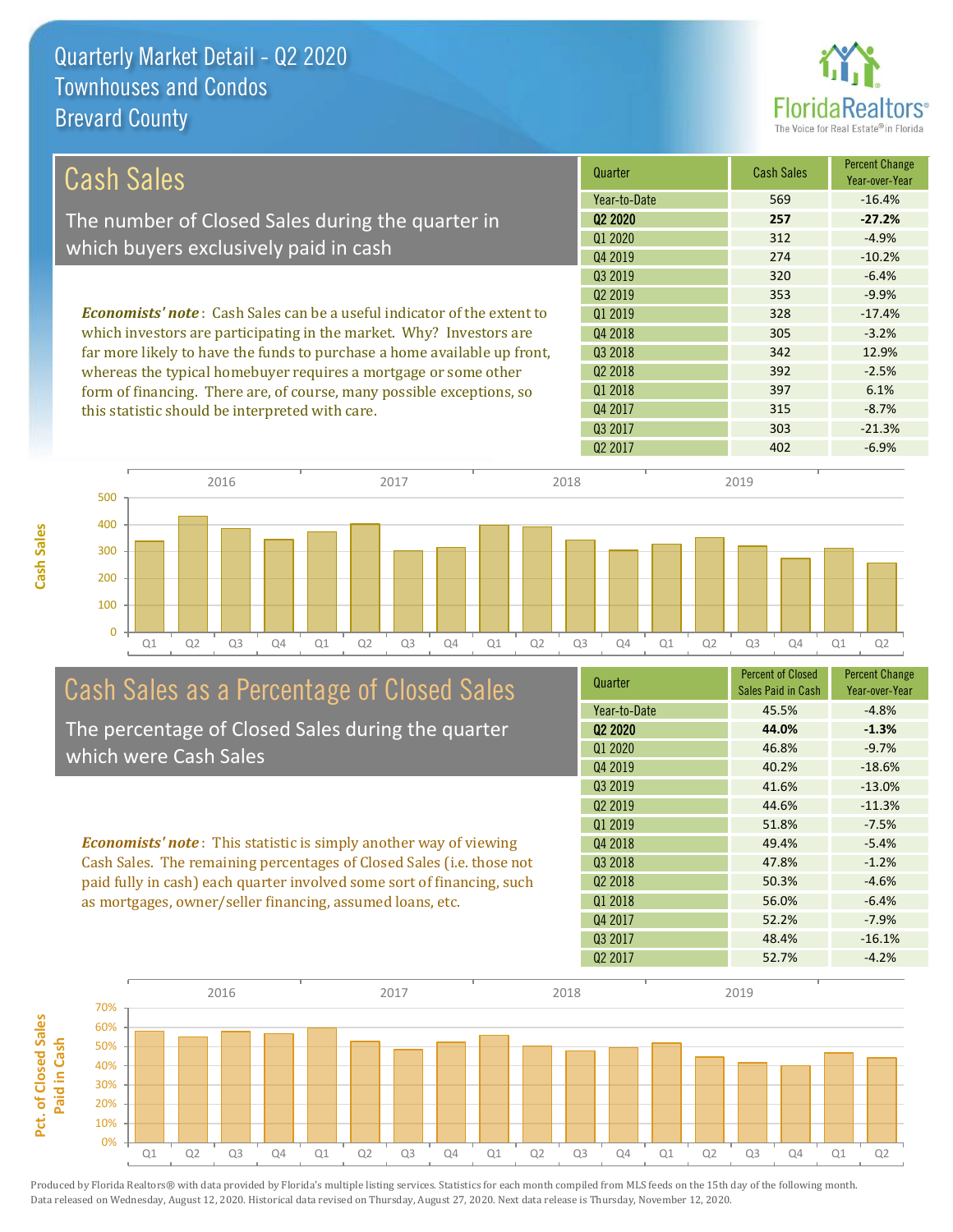

#### *Economists' note* : Median Sale Price is our preferred summary statistic for price activity because, unlike Average Sale Price, Median Sale Price is not sensitive to high sale prices for small numbers of homes that may not be characteristic of the market area. Keep in mind that median price trends over time are not always solely caused by changes in the general value of local real estate. Median sale price only reflects the values of the homes that *sold* each quarter, and the mix of the types of homes that sell can change over time. 02 2017 \$160,000 9.6% Q4 2017 \$165,000 13.8% Q3 2017 \$160,000 \$160,000 \$160,000 Q2 2018 \$180,000 12.5% Q1 2018 **\$158,000** 9.0% \$187,000 6.9% Q2 2019 \$189,125 5.1% Q3 2018 \$174,950 9.3% Q1 2020 \$193,000 10.3% Q4 2019 \$189,990 \$189,990 Q1 2019 **\$175,000** \$175,000 10.8% Q4 2018 **\$175,000** 6.1% Q3 2019 Quarter Median Sale Price Percent Change Year-over-Year Q2 2020 **\$203,000 7.3%** Year-to-Date \$198,500 8.2% \$50K \$100K \$150K \$200K \$250K 2016 2017 2018 2019 Median Sale Price The median sale price reported for the quarter (i.e. 50% of sales were above and 50% of sales were below)

Q1 Q2 Q3 Q4 Q1 Q2 Q3 Q4 Q1 Q2 Q3 Q4 Q1 Q2 Q3 Q4 Q1 Q2

### Average Sale Price

\$0K

The average sale price reported for the quarter (i.e. total sales in dollars divided by the number of sales)

*Economists' note* : Usually, we prefer Median Sale Price over Average Sale Price as a summary statistic for home prices. However, Average Sale Price does have its uses—particularly when it is analyzed alongside the Median Sale Price. For one, the relative difference between the two statistics can provide some insight into the market for higher-end homes in an area.

| Quarter             | <b>Average Sale Price</b> | <b>Percent Change</b><br>Year-over-Year |
|---------------------|---------------------------|-----------------------------------------|
| Year-to-Date        | \$241,689                 | 5.7%                                    |
| Q <sub>2</sub> 2020 | \$238,664                 | 0.7%                                    |
| Q1 2020             | \$244,338                 | 12.0%                                   |
| Q4 2019             | \$226,897                 | 7.9%                                    |
| Q3 2019             | \$218,645                 | 4.9%                                    |
| Q <sub>2</sub> 2019 | \$237,004                 | 8.7%                                    |
| Q1 2019             | \$218,116                 | 9.6%                                    |
| Q4 2018             | \$210,373                 | 5.6%                                    |
| Q3 2018             | \$208,460                 | 11.7%                                   |
| Q <sub>2</sub> 2018 | \$218,061                 | 13.1%                                   |
| 01 2018             | \$198,987                 | 8.2%                                    |
| Q4 2017             | \$199,292                 | 8.4%                                    |
| Q3 2017             | \$186,581                 | $-2.2%$                                 |
| Q <sub>2</sub> 2017 | \$192,842                 | 2.9%                                    |



Produced by Florida Realtors® with data provided by Florida's multiple listing services. Statistics for each month compiled from MLS feeds on the 15th day of the following month. Data released on Wednesday, August 12, 2020. Historical data revised on Thursday, August 27, 2020. Next data release is Thursday, November 12, 2020.

**Average Sale Price**

**Average Sale Price**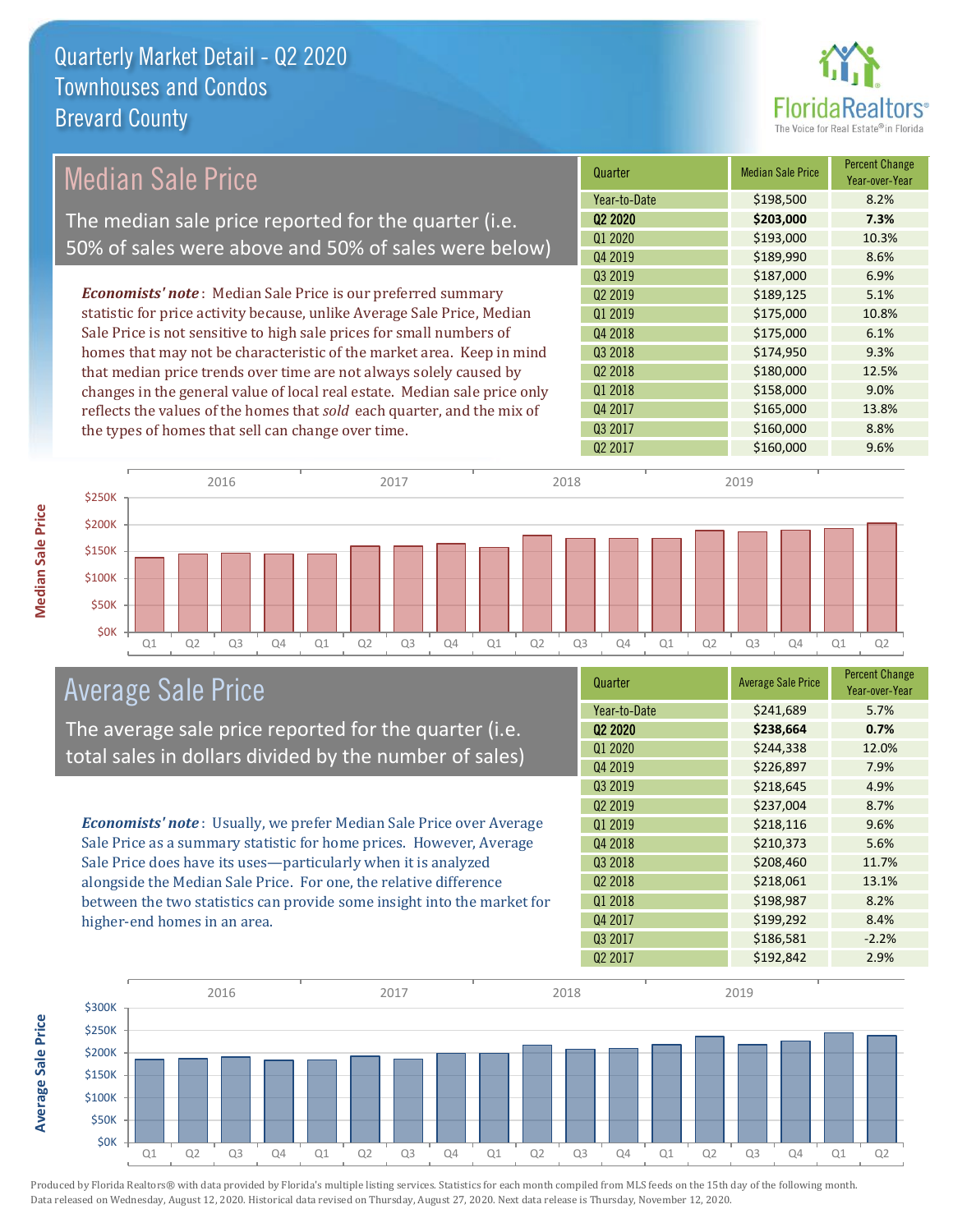

| Dollar Volume                                                                | Quarter             | Dollar Volume   | <b>Percent Change</b><br>Year-over-Year |
|------------------------------------------------------------------------------|---------------------|-----------------|-----------------------------------------|
|                                                                              | Year-to-Date        | \$302.4 Million | $-7.2%$                                 |
| The sum of the sale prices for all sales which closed                        | 02 2020             | \$139.4 Million | $-25.7%$                                |
|                                                                              | Q1 2020             | \$163.0 Million | 18.0%                                   |
| during the quarter                                                           | Q4 2019             | \$154.7 Million | 19.0%                                   |
|                                                                              | Q3 2019             | \$168.1 Million | 12.6%                                   |
| <b>Economists' note</b> : Dollar Volume is simply the sum of all sale prices | 02 2019             | \$187.7 Million | 10.4%                                   |
| in a given time period, and can quickly be calculated by multiplying         | 01 2019             | \$138.1 Million | $-2.1%$                                 |
| Closed Sales by Average Sale Price. It is a strong indicator of the health   | Q4 2018             | \$130.0 Million | 8.2%                                    |
| of the real estate industry in a market, and is of particular interest to    | Q3 2018             | \$149.3 Million | 27.8%                                   |
| real estate professionals, investors, analysts, and government agencies.     | Q <sub>2</sub> 2018 | \$170.1 Million | 15.6%                                   |
| Potential home sellers and home buyers, on the other hand, will likely       | 01 2018             | \$141.1 Million | 22.7%                                   |
| be better served by paying attention to trends in the two components         | Q4 2017             | \$120.2 Million | 7.3%                                    |



# Median Percent of Original List Price Received

of Dollar Volume (i.e. sales and prices) individually.

The median of the sale price (as a percentage of the original list price) across all properties selling during the quarter

*Economists' note* : The Median Percent of Original List Price Received is useful as an indicator of market recovery, since it typically rises as buyers realize that the market may be moving away from them and they need to match the selling price (or better it) in order to get a contract on the house. This is usually the last measure to indicate a

| Quarter             | Med. Pct. of Orig.<br><b>List Price Received</b> | <b>Percent Change</b><br>Year-over-Year |
|---------------------|--------------------------------------------------|-----------------------------------------|
| Year-to-Date        | 95.9%                                            | 0.4%                                    |
| Q <sub>2</sub> 2020 | 95.7%                                            | 0.1%                                    |
| Q1 2020             | 96.0%                                            | 0.8%                                    |
| Q4 2019             | 95.6%                                            | 0.5%                                    |
| Q3 2019             | 95.3%                                            | $-0.1%$                                 |
| Q <sub>2</sub> 2019 | 95.6%                                            | $-0.4%$                                 |
| Q1 2019             | 95.2%                                            | $-0.3%$                                 |
| Q4 2018             | 95.1%                                            | $-0.3%$                                 |
| Q3 2018             | 95.4%                                            | $-0.3%$                                 |
| Q <sub>2</sub> 2018 | 96.0%                                            | 0.9%                                    |
| 01 2018             | 95.5%                                            | 0.3%                                    |
| Q4 2017             | 95.4%                                            | 1.0%                                    |
| Q3 2017             | 95.7%                                            | 0.8%                                    |
| Q <sub>2</sub> 2017 | 95.1%                                            | 0.1%                                    |

Q3 2017 **\$116.8 Million -8.2%** 



**Med. Pct. of Orig.** 

Med. Pct. of Orig.

**Dollar Volume**

market has shifted from down to up, so it is what we would call a *lagging* indicator.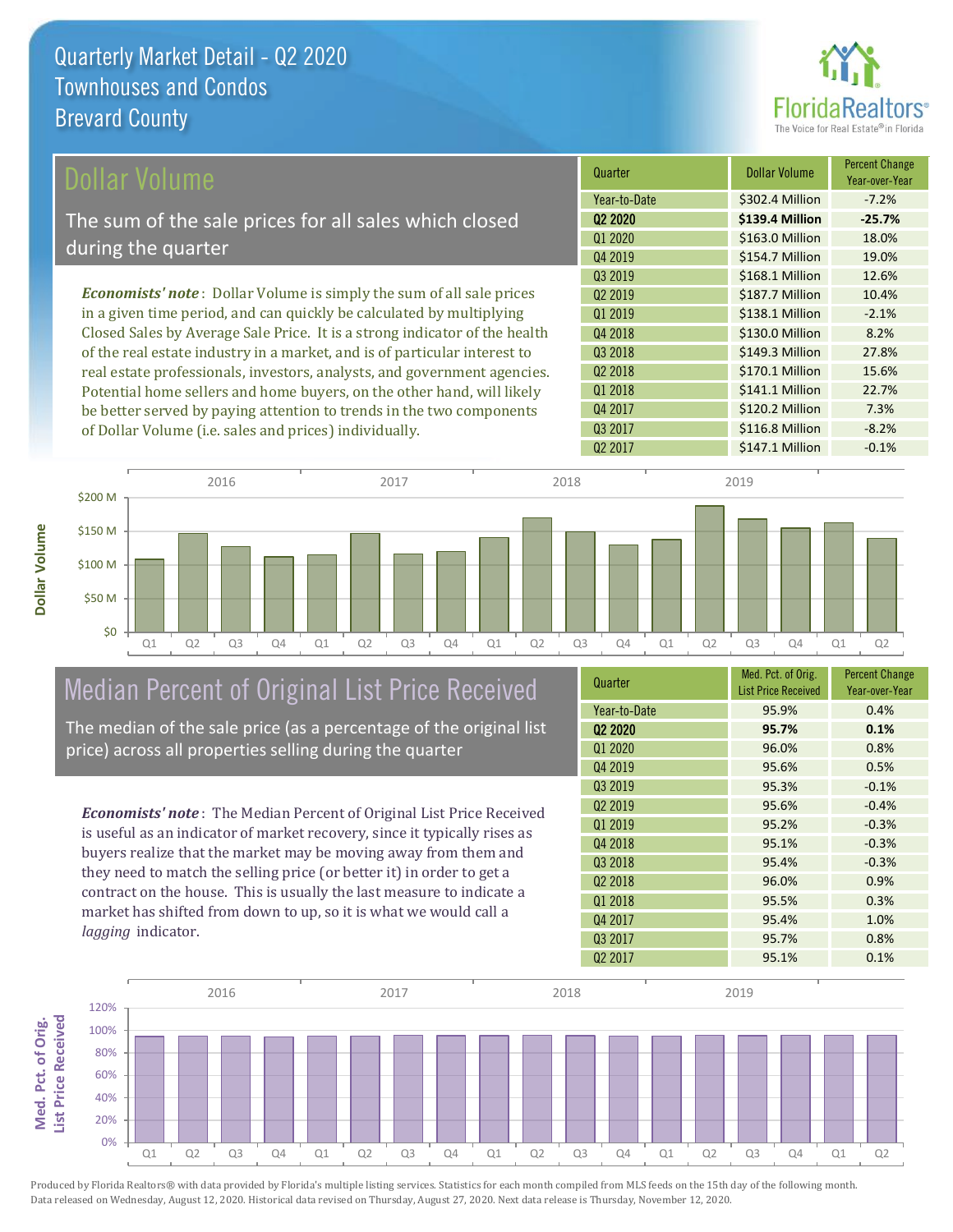

## Median Time to Contract

The median number of days between the listing date and contract date for all Closed Sales during the quarter

*Economists' note* : Like Time to Sale, Time to Contract is a measure of the length of the home selling process calculated for sales which closed during the quarter. The difference is that Time to Contract measures the number of days between the initial listing of a property and the signing of the contract which eventually led to the closing of the sale. When the gap between Median Time to Contract and Median Time to Sale grows, it is usually a sign of longer closing times and/or declining numbers of cash sales.





### Median Time to Sale

**Median Time to** 

**Median Time to** 

The median number of days between the listing date and closing date for all Closed Sales during the quarter

*Economists' note* : Time to Sale is a measure of the length of the home selling process, calculated as the number of days between the initial listing of a property and the closing of the sale. *Median* Time to Sale is the amount of time the "middle" property selling this month was on the market. That is, 50% of homes selling this month took *less* time to sell, and 50% of homes took *more* time to sell. Median Time to Sale gives a more accurate picture than Average Time to Sale, which can be skewed upward by small numbers of properties taking an abnormally long time to sell.

| Quarter             | <b>Median Time to Sale</b> | <b>Percent Change</b><br>Year-over-Year |
|---------------------|----------------------------|-----------------------------------------|
| Year-to-Date        | 76 Days                    | $-2.6%$                                 |
| Q <sub>2</sub> 2020 | 75 Days                    | $-3.8%$                                 |
| Q1 2020             | 77 Days                    | $-2.5%$                                 |
| Q4 2019             | 79 Days                    | 14.5%                                   |
| Q3 2019             | 85 Days                    | 28.8%                                   |
| Q <sub>2</sub> 2019 | 78 Days                    | 18.2%                                   |
| Q1 2019             | 79 Days                    | 14.5%                                   |
| Q4 2018             | 69 Days                    | $-8.0%$                                 |
| Q3 2018             | 66 Days                    | $-5.7%$                                 |
| Q <sub>2</sub> 2018 | 66 Days                    | $-2.9%$                                 |
| 01 2018             | 69 Days                    | $-1.4%$                                 |
| Q4 2017             | 75 Days                    | 4.2%                                    |
| Q3 2017             | 70 Days                    | $-9.1%$                                 |
| Q <sub>2</sub> 2017 | 68 Days                    | $-12.8%$                                |

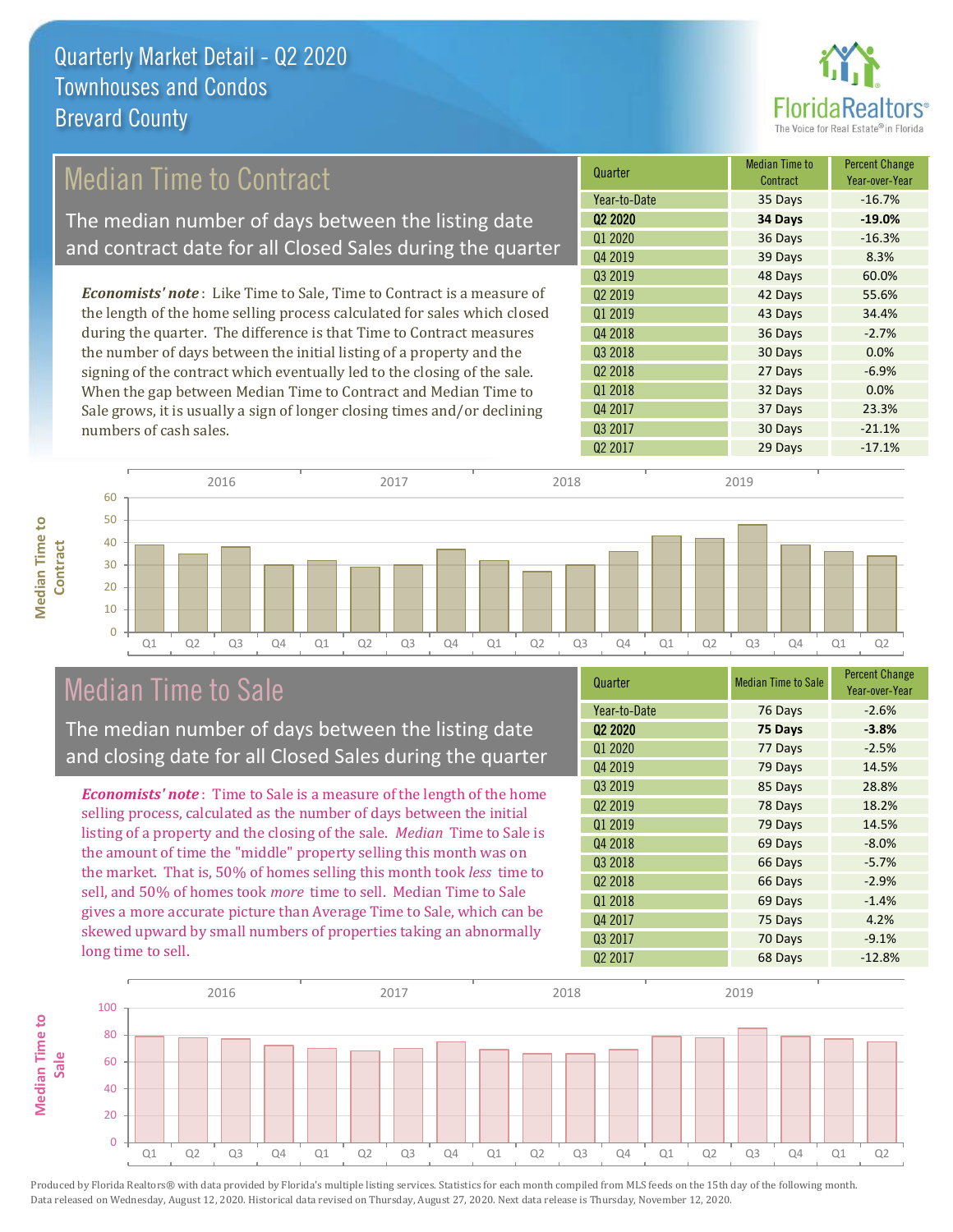distressed properties for sale.



| <b>New Pending Sales</b>                                                       | Quarter             | <b>New Pending Sales</b> | <b>Percent Change</b><br>Year-over-Year |
|--------------------------------------------------------------------------------|---------------------|--------------------------|-----------------------------------------|
|                                                                                | Year-to-Date        | 1,542                    | $-6.5%$                                 |
| The number of listed properties that went under                                | 02 2020             | 756                      | $-10.6%$                                |
|                                                                                | Q1 2020             | 786                      | $-2.2%$                                 |
| contract during the quarter                                                    | Q4 2019             | 689                      | 23.0%                                   |
|                                                                                | Q3 2019             | 775                      | 5.6%                                    |
| <b>Economists' note</b> : Because of the typical length of time it takes for a | 02 2019             | 846                      | 1.6%                                    |
| sale to close, economists consider Pending Sales to be a decent                | 01 2019             | 804                      | $-11.5%$                                |
| indicator of potential future Closed Sales. It is important to bear in         | Q4 2018             | 560                      | $-10.8%$                                |
| mind, however, that not all Pending Sales will be closed successfully.         | Q3 2018             | 734                      | 10.0%                                   |
| So, the effectiveness of Pending Sales as a future indicator of Closed         | Q <sub>2</sub> 2018 | 833                      | 2.8%                                    |
| Sales is susceptible to changes in market conditions such as the               | 01 2018             | 908                      | 12.8%                                   |
| availability of financing for homebuyers and the inventory of                  | Q4 2017             | 628                      | 10.0%                                   |



# New Listings

The number of properties put onto the market during the quarter

*Economists' note* : New Listings tend to rise in delayed response to increasing prices, so they are often seen as a lagging indicator of market health. As prices rise, potential sellers raise their estimations of value—and in the most recent cycle, rising prices have freed up many potential sellers who were previously underwater on their mortgages. Note that in our calculations, we take care to not include properties that were recently taken off the market and quickly relisted, since these are not really *new* listings.

| Quarter             | <b>New Listings</b> | <b>Percent Change</b><br>Year-over-Year |
|---------------------|---------------------|-----------------------------------------|
| Year-to-Date        | 1,702               | $-13.8%$                                |
| Q <sub>2</sub> 2020 | 763                 | $-21.9%$                                |
| Q1 2020             | 939                 | $-5.8%$                                 |
| Q4 2019             | 835                 | 8.2%                                    |
| Q3 2019             | 783                 | $-11.1%$                                |
| Q <sub>2</sub> 2019 | 977                 | 1.2%                                    |
| Q1 2019             | 997                 | $-6.8%$                                 |
| Q4 2018             | 772                 | 5.5%                                    |
| Q3 2018             | 881                 | 15.0%                                   |
| 02 2018             | 965                 | 7.8%                                    |
| Q1 2018             | 1,070               | 11.2%                                   |
| Q4 2017             | 732                 | 3.8%                                    |
| Q3 2017             | 766                 | 0.8%                                    |
| Q <sub>2</sub> 2017 | 895                 | 2.8%                                    |

02 2017 667 -12.9%<br>02 2017 810 8.7%



Produced by Florida Realtors® with data provided by Florida's multiple listing services. Statistics for each month compiled from MLS feeds on the 15th day of the following month. Data released on Wednesday, August 12, 2020. Historical data revised on Thursday, August 27, 2020. Next data release is Thursday, November 12, 2020.

**New Listings**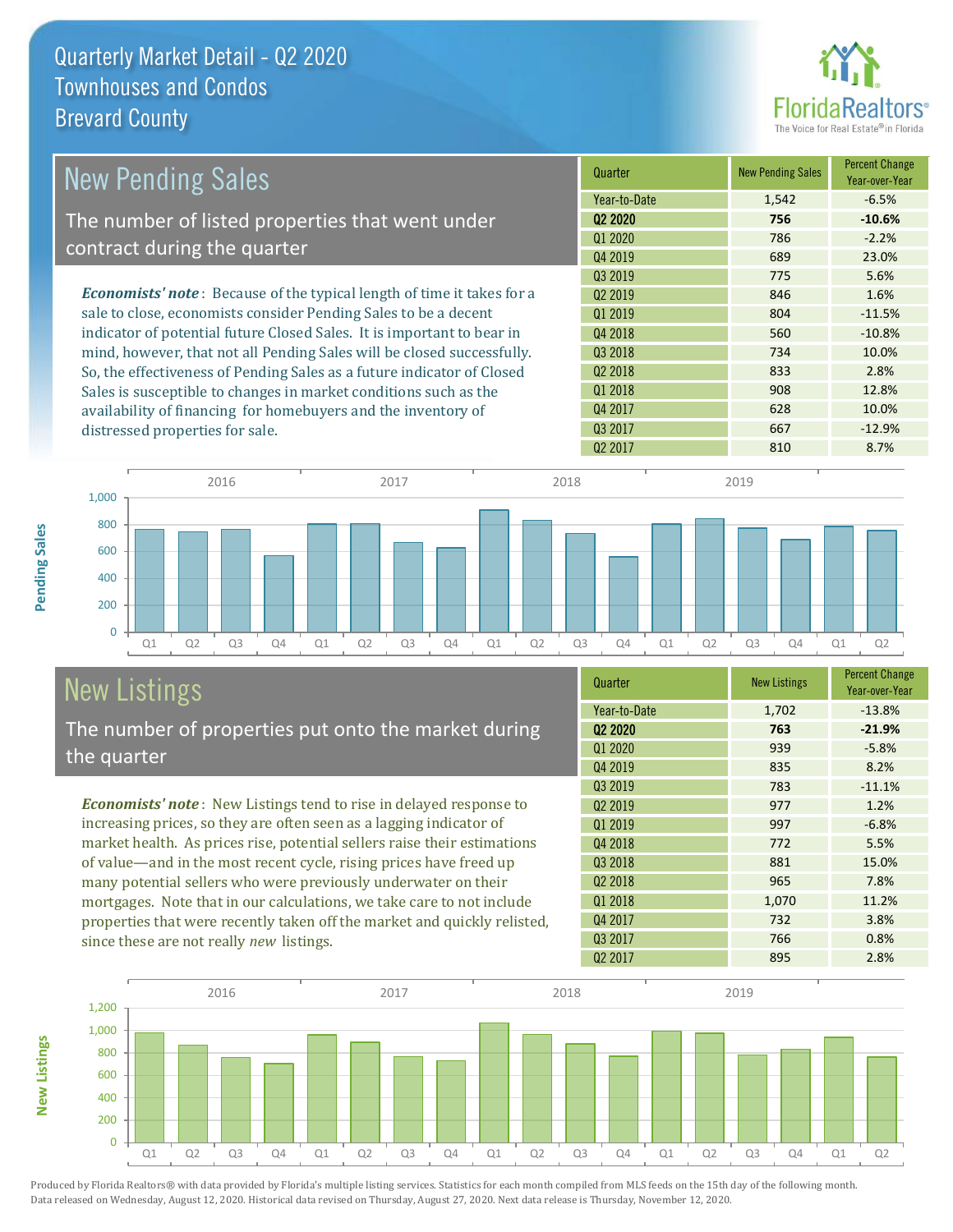

| Inventory (Active Listings)                                                  | Quarter                  | Inventory | <b>Percent Change</b><br>Year-over-Year |
|------------------------------------------------------------------------------|--------------------------|-----------|-----------------------------------------|
|                                                                              | <b>YTD (Monthly Avg)</b> | 801       | $-14.0%$                                |
| The number of property listings active at the end of                         | Q <sub>2</sub> 2020      | 689       | $-22.4%$                                |
|                                                                              | Q1 2020                  | 852       | $-8.5%$                                 |
| the quarter                                                                  | Q4 2019                  | 767       | $-15.2%$                                |
|                                                                              | Q3 2019                  | 797       | $-2.7%$                                 |
| <b>Economists' note</b> : There are a number of ways to define and calculate | 02 2019                  | 888       | 14.6%                                   |
| Inventory. Our method is to simply count the number of active listings       | 01 2019                  | 931       | 18.3%                                   |
| on the last day of the quarter, and hold this number to compare with         | Q4 2018                  | 904       | 23.8%                                   |
| the same quarter the following year. Inventory rises when New                | Q3 2018                  | 819       | 10.8%                                   |
| Listings are outpacing the number of listings that go off-market             | Q <sub>2</sub> 2018      | 775       | 0.8%                                    |
| (regardless of whether they actually sell). Likewise, it falls when New      | 01 2018                  | 787       | $-2.1%$                                 |

Q1 Q2 Q3 Q4 Q1 Q2 Q3 Q4 Q1 Q2 Q3 Q4 Q1 Q2 Q3 Q4 Q1 Q2  $\Omega$ 200 400 600 800 1,000 2016 2017 2018 2019

# Months Supply of Inventory

market.

**Inventory**

An estimate of the number of months it will take to deplete the current Inventory given recent sales rates

Listings aren't keeping up with the rate at which homes are going off-

*Economists' note* : MSI is a useful indicator of market conditions. The benchmark for a balanced market (favoring neither buyer nor seller) is 5.5 months of inventory. Anything higher is traditionally a buyers' market, and anything lower is a sellers' market. There is no single accepted way of calculating MSI. A common method is to divide current Inventory by the most recent month's Closed Sales count, but this count is a usually poor predictor of future Closed Sales due to seasonal cycles. To eliminate seasonal effects, we use the 12-month average of monthly Closed Sales instead.

| Quarter                  | <b>Months Supply</b> | <b>Percent Change</b><br>Year-over-Year |
|--------------------------|----------------------|-----------------------------------------|
| <b>YTD (Monthly Avg)</b> | 3.0                  | $-26.8%$                                |
| Q <sub>2</sub> 2020      | 3.1                  | $-20.5%$                                |
| Q1 2020                  | 3.5                  | $-14.6%$                                |
| Q4 2019                  | 3.2                  | $-15.8%$                                |
| Q3 2019                  | 3.4                  | $-2.9%$                                 |
| Q <sub>2</sub> 2019      | 3.9                  | 14.7%                                   |
| Q1 2019                  | 4.1                  | 17.1%                                   |
| Q4 2018                  | 3.8                  | 15.2%                                   |
| Q3 2018                  | 3.5                  | 2.9%                                    |
| Q <sub>2</sub> 2018      | 3.4                  | $-2.9%$                                 |
| Q1 2018                  | 3.5                  | $-2.8%$                                 |
| Q4 2017                  | 3.3                  | $-8.3%$                                 |
| Q3 2017                  | 3.4                  | 0.0%                                    |
| Q <sub>2</sub> 2017      | 3.5                  | $-7.9%$                                 |

 $Q2\ 2017$   $769$   $-9.4\%$ 

Q4 2017 200 2017 230 24 2017 Q3 2017 **739** -0.5%

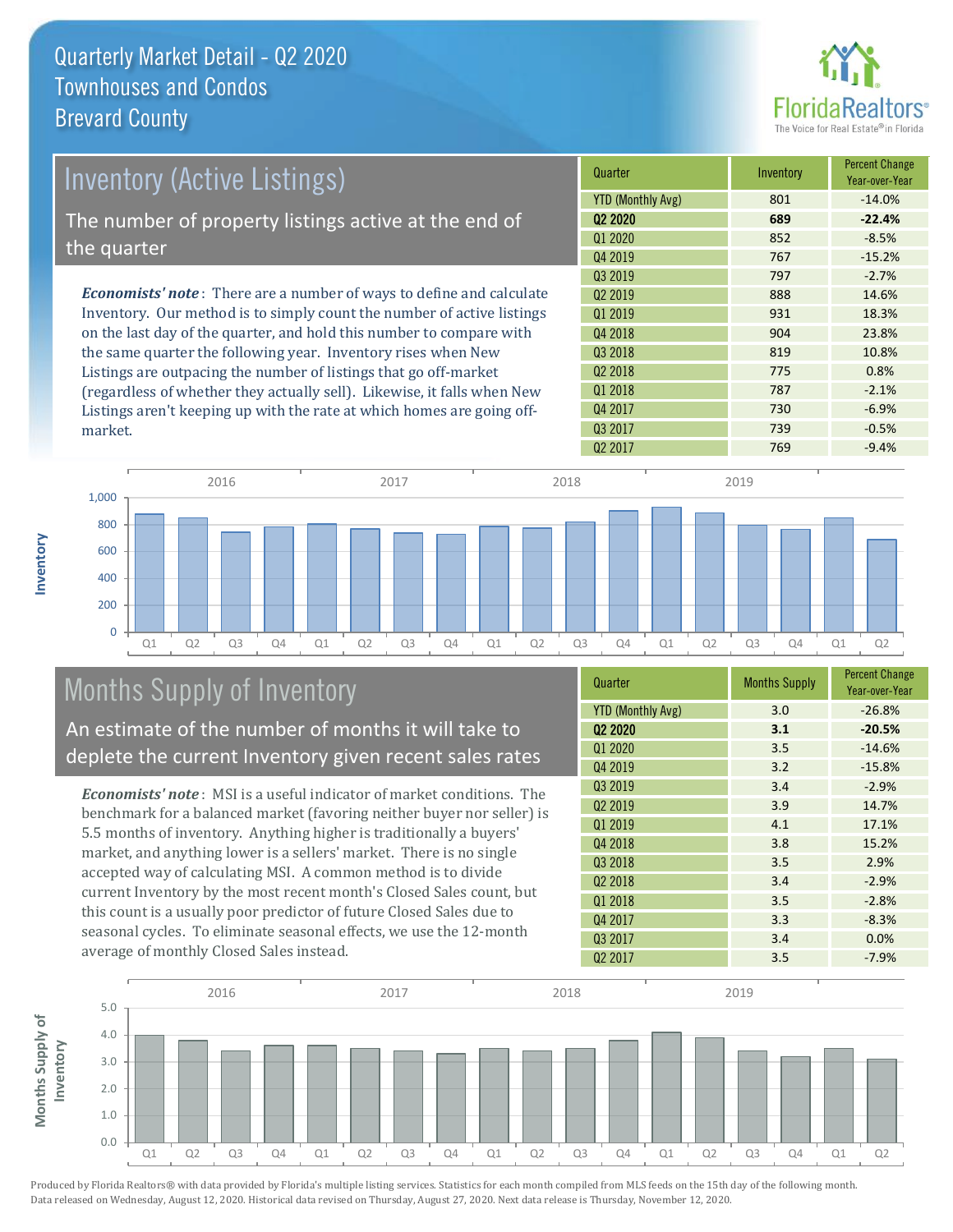

### Closed Sales by Sale Price

The number of sales transactions which closed during the quarter

*Economists' note:* Closed Sales are one of the simplest—yet most important—indicators for the residential real estate market. When comparing Closed Sales across markets of different sizes, we recommend comparing the percent changes in sales rather than the number of sales. Closed Sales (and many other market metrics) are affected by seasonal cycles, so actual trends are more accurately represented by year-over-year changes (i.e. comparing a quarter's sales to the amount of sales in the same quarter in the previous year), rather than changes from one quarter to the next.

| <b>Sale Price</b>     | <b>Closed Sales</b> | <b>Percent Change</b><br>Year-over-Year |
|-----------------------|---------------------|-----------------------------------------|
| Less than \$50,000    | 8                   | $-11.1%$                                |
| \$50,000 - \$99,999   | 74                  | $-37.3%$                                |
| $$100,000 - $149,999$ | 108                 | $-28.5%$                                |
| $$150,000 - $199,999$ | 92                  | $-34.8%$                                |
| \$200,000 - \$249,999 | 93                  | 4.5%                                    |
| \$250,000 - \$299,999 | 53                  | $-31.2%$                                |
| \$300,000 - \$399,999 | 88                  | $-17.8%$                                |
| \$400,000 - \$599,999 | 53                  | $-22.1%$                                |
| \$600,000 - \$999,999 | 12                  | $-60.0%$                                |
| \$1,000,000 or more   | 3                   | 50.0%                                   |



### Median Time to Contract by Sale Price The median number of days between the listing date

and contract date for all Closed Sales during the quarter

*Economists' note* : Like Time to Sale, Time to Contract is a measure of the length of the home selling process calculated for sales which closed during the quarter. The difference is that Time to Contract measures the number of days between the initial listing of a property and the signing of the contract which eventually led to the closing of the sale. When the gap between Median Time to Contract and Median Time to Sale grows, it is usually a sign of longer closing times and/or declining numbers of cash sales.

| <b>Sale Price</b>     | <b>Median Time to</b><br>Contract | <b>Percent Change</b><br>Year-over-Year |
|-----------------------|-----------------------------------|-----------------------------------------|
| Less than \$50,000    | 58 Days                           | 163.6%                                  |
| \$50,000 - \$99,999   | 18 Days                           | $-47.1%$                                |
| $$100,000 - $149,999$ | 16 Days                           | $-38.5%$                                |
| \$150,000 - \$199,999 | 33 Days                           | $-2.9%$                                 |
| \$200,000 - \$249,999 | 38 Days                           | 8.6%                                    |
| \$250,000 - \$299,999 | 37 Days                           | $-43.9%$                                |
| \$300,000 - \$399,999 | 50 Days                           | $-18.0%$                                |
| \$400,000 - \$599,999 | 71 Days                           | 4.4%                                    |
| \$600,000 - \$999,999 | 39 Days                           | $-55.2%$                                |
| \$1,000,000 or more   | 20 Days                           | $-97.1%$                                |



Produced by Florida Realtors® with data provided by Florida's multiple listing services. Statistics for each month compiled from MLS feeds on the 15th day of the following month. Data released on Wednesday, August 12, 2020. Historical data revised on Thursday, August 27, 2020. Next data release is Thursday, November 12, 2020.

**Median Time to Contract**

**Median Time to Contract**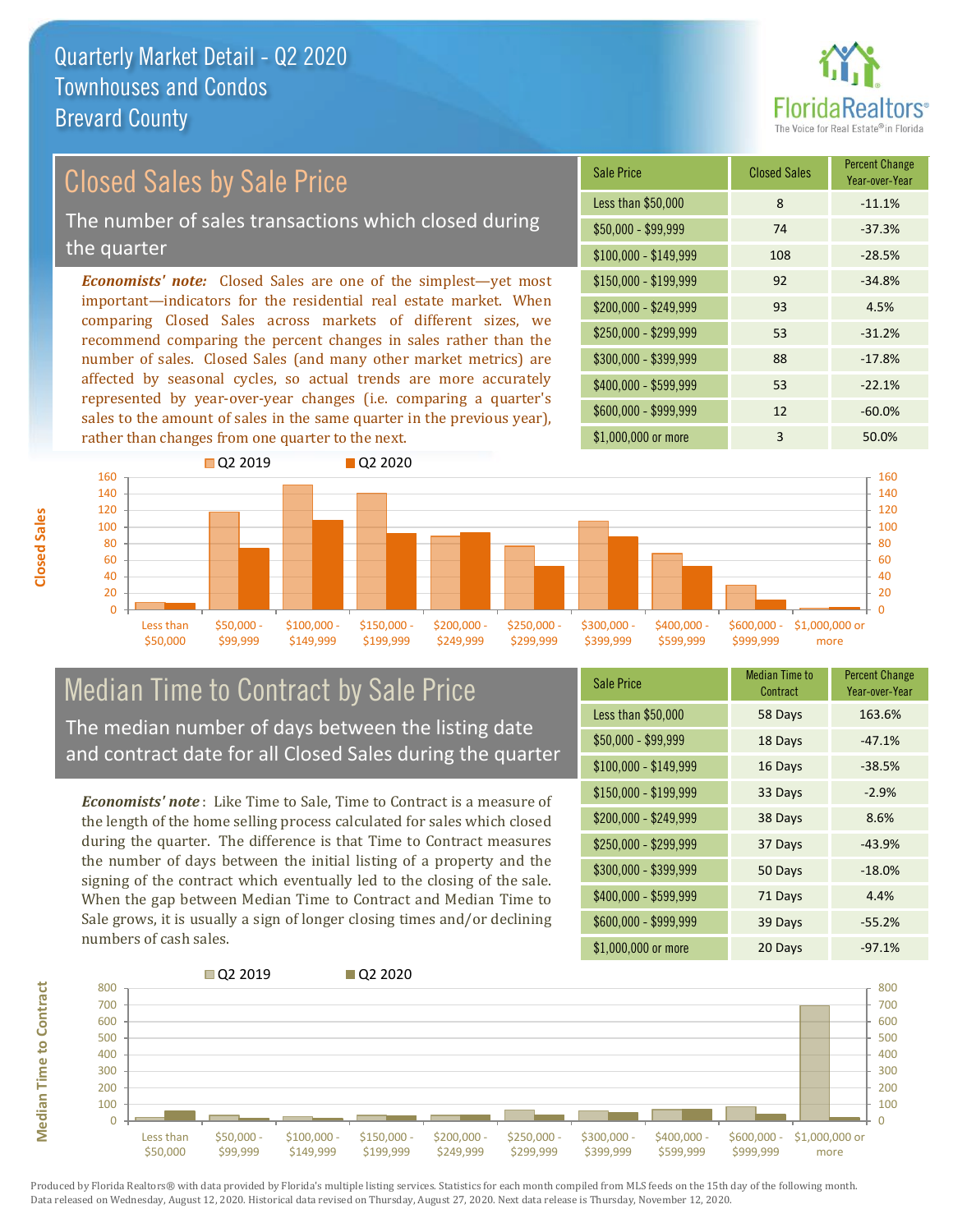

# New Listings by Initial Listing Price

The number of properties put onto the market during the quarter

*Economists' note:* New Listings tend to rise in delayed response to increasing prices, so they are often seen as a lagging indicator of market health. As prices rise, potential sellers raise their estimations of value—and in the most recent cycle, rising prices have freed up many potential sellers who were previously underwater on their mortgages. Note that in our calculations, we take care to not include properties that were recently taken off the market and quickly relisted, since these are not really *new* listings.

| <b>Initial Listing Price</b> | <b>New Listings</b> | <b>Percent Change</b><br>Year-over-Year |
|------------------------------|---------------------|-----------------------------------------|
| Less than \$50,000           | 4                   | 33.3%                                   |
| \$50,000 - \$99,999          | 77                  | $-33.0%$                                |
| $$100,000 - $149,999$        | 140                 | $-24.3%$                                |
| $$150,000 - $199,999$        | 130                 | $-28.6%$                                |
| \$200,000 - \$249,999        | 93                  | $-19.1%$                                |
| \$250,000 - \$299,999        | 72                  | $-18.2%$                                |
| \$300,000 - \$399,999        | 129                 | $-15.7%$                                |
| \$400,000 - \$599,999        | 79                  | $-15.1%$                                |
| \$600,000 - \$999,999        | 28                  | $-34.9%$                                |
| \$1,000,000 or more          | 11                  | N/A                                     |



### Inventory by Current Listing Price The number of property listings active at the end of the quarter

*Economists' note* : There are a number of ways to define and calculate Inventory. Our method is to simply count the number of active listings on the last day of the quarter, and hold this number to compare with the same quarter the following year. Inventory rises when New Listings are outpacing the number of listings that go off-market (regardless of whether they actually sell). Likewise, it falls when New Listings aren't keeping up with the rate at which homes are going offmarket.

| <b>Current Listing Price</b> | Inventory | <b>Percent Change</b><br>Year-over-Year |
|------------------------------|-----------|-----------------------------------------|
| Less than \$50,000           | 0         | $-100.0%$                               |
| $$50,000 - $99,999$          | 36        | $-41.0%$                                |
| \$100,000 - \$149,999        | 76        | $-47.9%$                                |
| $$150,000 - $199,999$        | 88        | $-29.6%$                                |
| \$200,000 - \$249,999        | 48        | $-42.2%$                                |
| \$250,000 - \$299,999        | 79        | $-2.5%$                                 |
| \$300,000 - \$399,999        | 162       | $-13.8%$                                |
| \$400,000 - \$599,999        | 101       | $-15.1%$                                |
| \$600,000 - \$999,999        | 61        | $-9.0%$                                 |
| \$1,000,000 or more          | 38        | 280.0%                                  |



Produced by Florida Realtors® with data provided by Florida's multiple listing services. Statistics for each month compiled from MLS feeds on the 15th day of the following month. Data released on Wednesday, August 12, 2020. Historical data revised on Thursday, August 27, 2020. Next data release is Thursday, November 12, 2020.

**Inventory**